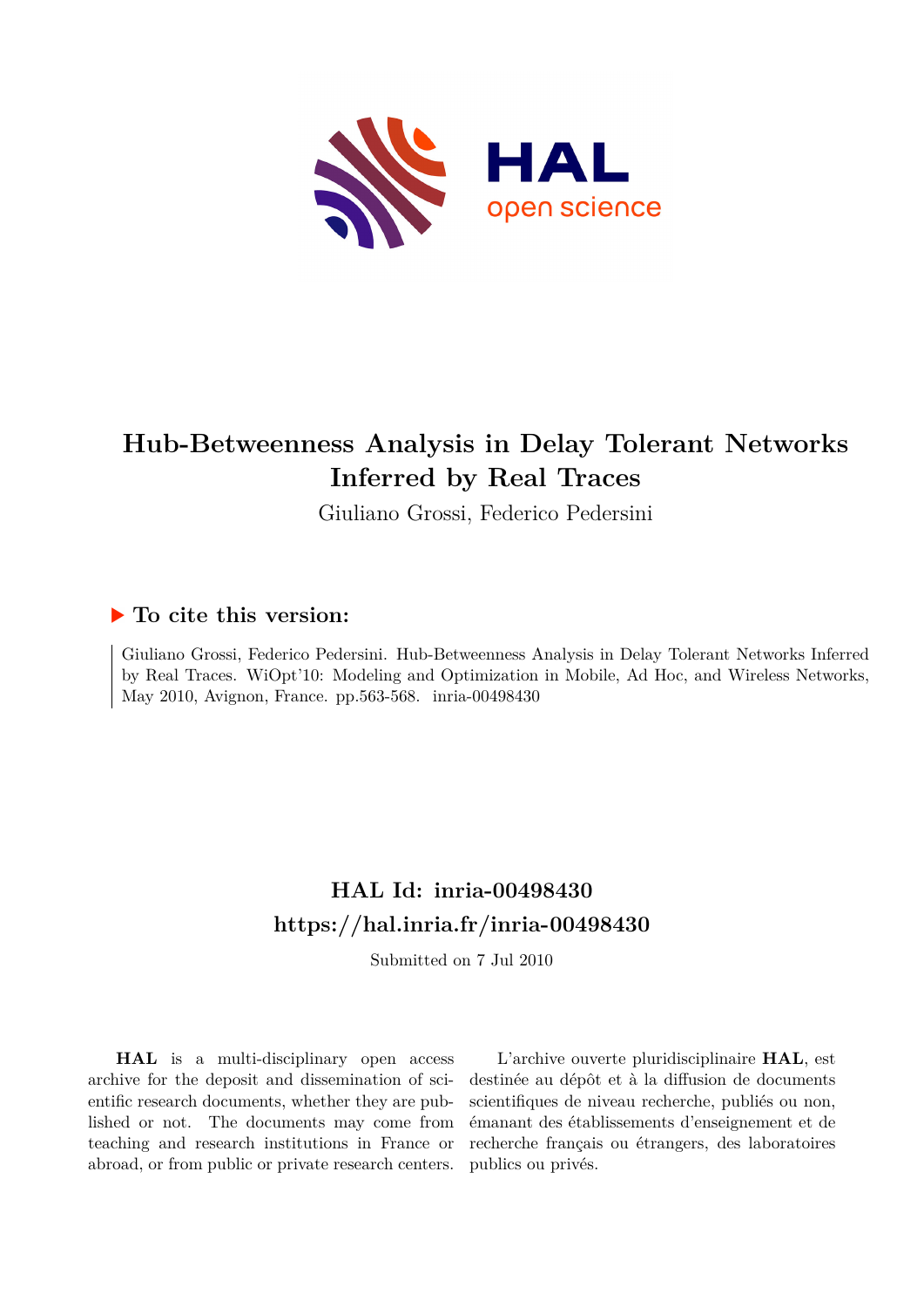# Hub-Betweenness Analysis in Delay Tolerant Networks Inferred by Real Traces

Giuliano Grossi and Federico Pedersini Dipartimento di Scienze dell'Informazione Universita degli Studi di Milano ` Via Comelico 39, I-20135 Milano, Italy {grossi,pedersini}@dsi.unimi.it

*Abstract***—In this paper we study the influence of using hub nodes to relay messages in human-based delay tolerant networks (DTNs), by analyzing empirical traces obtained by human mobility monitoring experiments. Four traces known in literature have been considered. We exploit a measure of centrality (or betweenness) over underlying graphs associated to temporal networks, in order to establish (in probability) the ability to forward information using a restricted number of active relay nodes (hubs). The proposed analyses are carried out by introducing time-dependent networks associated to real traces.**

**The empirical cumulative distribution of the node betweenness and the shortest paths length (or geodetic) are derived and characterized. The analysis shows that the geodetic path length follows a lognormal (skewed) distribution. It is also observed that the measures of betweenness on the nodes, if ordered decreasingly and interpreted as probability distribution, exhibit an exponential-like decay, with very high betweenness for few nodes and much lower for all the others.**

**Based on this knowledge, we study the probability of successful delivery when a set of nodes with low betweenness are deactivated as forwarding nodes. Under these assumptions, we give the probability that a** k**-length path connecting an arbitrary sourcedestination pair belong to the set of the activated hub nodes. The results show how a trade-off can be found between the number of relay nodes (hubs) activated in a temporal network and the network's delivery rate, when message forwarding is allowed only for these hubs.**

#### I. INTRODUCTION

We focus on opportunistic communication in DTNs where the contacts appear opportunistically without any prior information on future encounters. As the agents (or nodes) in a network communicate over time, information flows in complex ways. Gossip protocols in such networks, for example, are based on the dissemination of information through a network using node-to-node transmissions.

The task of understanding the temporal dynamics of human mobility is difficult and can be accomplished by capturing traces of human interaction in pervasive environments [1]. To this aim, we consider temporal networks in which nodes have been communicating with their neighbors for a fixed time. Referring to the graph representing the temporal network at a given time, each edge represents an active connection and is labeled by the time at which the involved nodes start to exchange information. Information flows along a path in this network only if the time labels on the path edges are monotonically non-decreasing; thus, such time-respecting paths are of crucial importance in understanding the way in which information flows through the network [2].

A key element to capture such paths is the concept of centrality [3]–[5]. The centrality of a node in a DTN is a useful measure for its potential capacity to reduce the path lengths that connect other members of the network. The tendency to restrict the forwarding activity to nodes with high centrality can reduce considerably the message complexity of the whole network. These findings are especially true on communities where communication occurs according to people's social relations [6], [7]. It has been shown that some nodes in a community are the common acquaintances of other nodes acting as communication hubs, and that socialbased forwarding schemas outperform traditional approaches based on prediction [8]. Another study on wireless DTN communication [9] focuses on encounter patterns instead of hub centrality. This work develops an analysis of the properties of potential infra-structureless networks in environments like campuses and conferences. The authors tried to remove nodes from the forwarder set (making them inactive) starting from the nodes with most unique encounters. They discovered that the underlying encounter pattern is so rich that, even if 20- 30% of nodes is removed from the forwarder set, the success ratio of message forwarding does not degrade significantly.

The main goal in this paper is to estimate the probability that, for a fixed subset of hub nodes with high centrality, a path connecting two arbitrary nodes entirely belongs to such special set. We denote as *successful delivery rate* the probability that all relays used as forwarders are hubs.

In order to achieve this result we first characterize the distribution of the shortest path length on the real traces. We find that, despite the fact that the traces are coming from different experiments, the shortest path length exhibits an empirical distribution that can be well fitted by a lognormal distribution. Since the computation of all shortest paths in a temporal network is too expensive, we sample a sufficiently large number of paths by randomly choosing the sourcedestination pairs and the initial delivery time. Based on this dataset, we estimate the node centrality and call it *hubbetweenness*. We combine the empirical distribution of the shortest path length with the hub-betweenness to derive the probability that, for a fixed subset of hubs, the nodes that form a path of fixed length belong to the subset. In other words,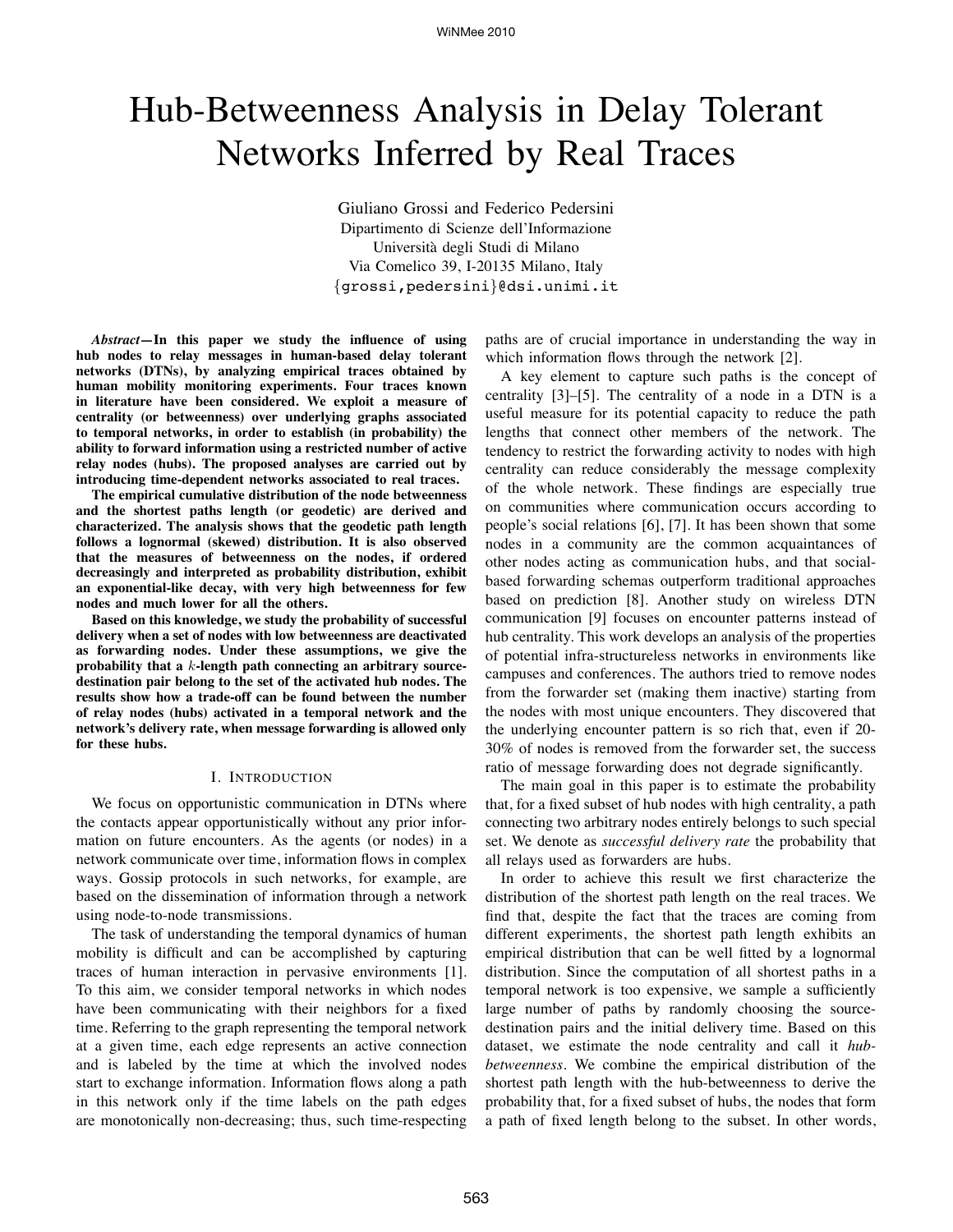we study the probability of successful delivery when a set of nodes with low betweenness is deactivated. This study can be useful for distributed routing strategies that tend to behave like the centralized algorithms, by collecting information about the nodes' neighborhood.

The analysis reported here can be useful in case of mobilityassisted routing, where each node independently makes forwarding decision at each encounter. In particular the presented results hold under the assumption of single-copy delivery. Multiple-copy schemes are not considered here because they make the computation of the successful delivery rate much more complex.

We used the dartmouth/campus data set [10] from CRAW-DAD for the trace analysis in Section III. We have seen that for the datasets CAMBRIDGE and INFOCOM'05, the use of half of the nodes as hubs approximately guarantees the same delivery ratio as using all nodes, while for the other two datasets (MIT and PTR), at least 75% of nodes is needed. Selecting nodes with high betweenness as forwarders lead to improve the network traffic as the network prefers the shortest paths for delivery.

#### II. CONNECTIVITY PROPERTIES OF REAL TRACES

In the past few years many researchers have devoted significant resources and energy to collecting realistic network traces. We pursue the study of opportunistic network scenarios based on human mobility. Among many real traces reflecting human-to-human relations, we choose four datasets gathered respectively in experiments MIT Reality [11], CAMBRIDGE [1], INFOCOM05 [12] and PTR [13].

A common framework used to capture temporal dynamics in DTNs is a network with an explicit time-ordering on its edges, i.e., a temporal network [2]. Formally, a temporal network is an undirected graph  $G = (V, E)$  in which each edge e is annotated with a time label  $\lambda(e)$  specifying the time at which its two endpoints communicated. Thus, one can view a temporal network as the pair  $(G, \lambda)$ , where  $\lambda$  is a function from the edge set to the real numbers; we refer to  $\lambda$  as a time labeling of G. A *n*-length path P in G, denoted by  $P = v_1 \rightarrow$  $\cdots \rightarrow v_n$ , is called time-respecting if the labels on its edges are non-decreasing.

To understand the network structure from the traces, we use different tools like metrics to measure the centrality or the popularity of the nodes, and empirical distribution on the length of the the geodesic (shortest) paths connecting pairs of nodes.

#### *A. Hub-betweenness measure*

There are several ways to measure the centrality of nodes. One of the most used is the so called *betweenness centrality* given by Freeman [3], [4], usually called simply *betweenness*. In some sense this metric measures the information flowing over a node by giving the extent to which the node lies on the geodesic paths linking others nodes. Since transport is more efficient along shortest paths, nodes of high betweenness are important for transport.

It is normally calculated as the fraction of geodesic between node pairs that pass through the node of interest. More formally, let  $\rho_i(s, t)$  be the number of geodesic paths form node s to node t that pass through j and  $\rho(s,t)$  the total number of geodesic paths form node  $s$  to node  $t$ . Then the betweenness of node  $j$  is

$$
b_j = \sum_{s < t} \frac{\rho_j(s, t)}{\rho(s, t)}.\tag{1}
$$

This definition of betweenness, however, takes into account for all the shortest paths from any pair of nodes originated at every time unit. Therefore, the use of (1) for practical computations is unrealistic.

For this reason, we consider a different measure of betweenness which approximates quite well that in (1) and can be directly obtained from real traces. The idea is to exploit the fact that betweenness of a node is proportional to the number of shortest paths that go through it. We call this measure *hubbetweenness* because it consists of a rank-computation on hubs in geodetic paths randomly drawn. Indeed, it indicates how often each node is used to relay data to other nodes. We simulate flooding over the temporal network extracted from the trace and counted the number of times each node is used to relay the data. A practical way to achieve this measurement is to randomly draw many source-destination pairs and, for each one, to draw a random time to start the construction of the temporal network on which the geodetic paths are computed. More precisely, given a source-destination pair  $(s, t)$  and an initial delivery time  $d$  belonging to the simulation interval, we build a network  $G = (V, E)$  (initially empty) adding nodes (and edges) when the flooding scheme infects new ones, until the destination  $t$  is found. If the destination is not found the network is discarded. At the end of the construction, a k-length geodesic path  $P = s \rightarrow h^{(1)} \rightarrow \cdots \rightarrow h^{(k-1)} \rightarrow t$  is achieved and the label  $\lambda(s, h^{(1)}) \geq d$  set as the infection time of the first hub.

Thus the hub-betweenness is defined as

$$
b_j = \sum_{(s,t,d) \in \mathcal{S}} \rho_j(s,t,d),
$$

where  $S \subseteq \langle S, T, D \rangle$  is a set of randomly chosen triples from the sets of sources  $S$ , destinations  $T$  and initial times of the network construction D respectively.

In Fig. 1 the empirical distribution of the node betweenness computed for the four traces is shown. The plot has been obtained over up to 250,000 source-destination-time randomly chosen triple for the trace with most nodes.

Note that these empirical curves decrease in an exponential way, suggesting the idea that only a subset of hubs play a significant role in data forwarding along geodetic paths. In the INFOCOM and Cambridge experiments the 90% of the geodetic paths passes trough the 20% of the nodes, while in MIT and PTR the 50% of nodes is required to gather the same percentage of passages.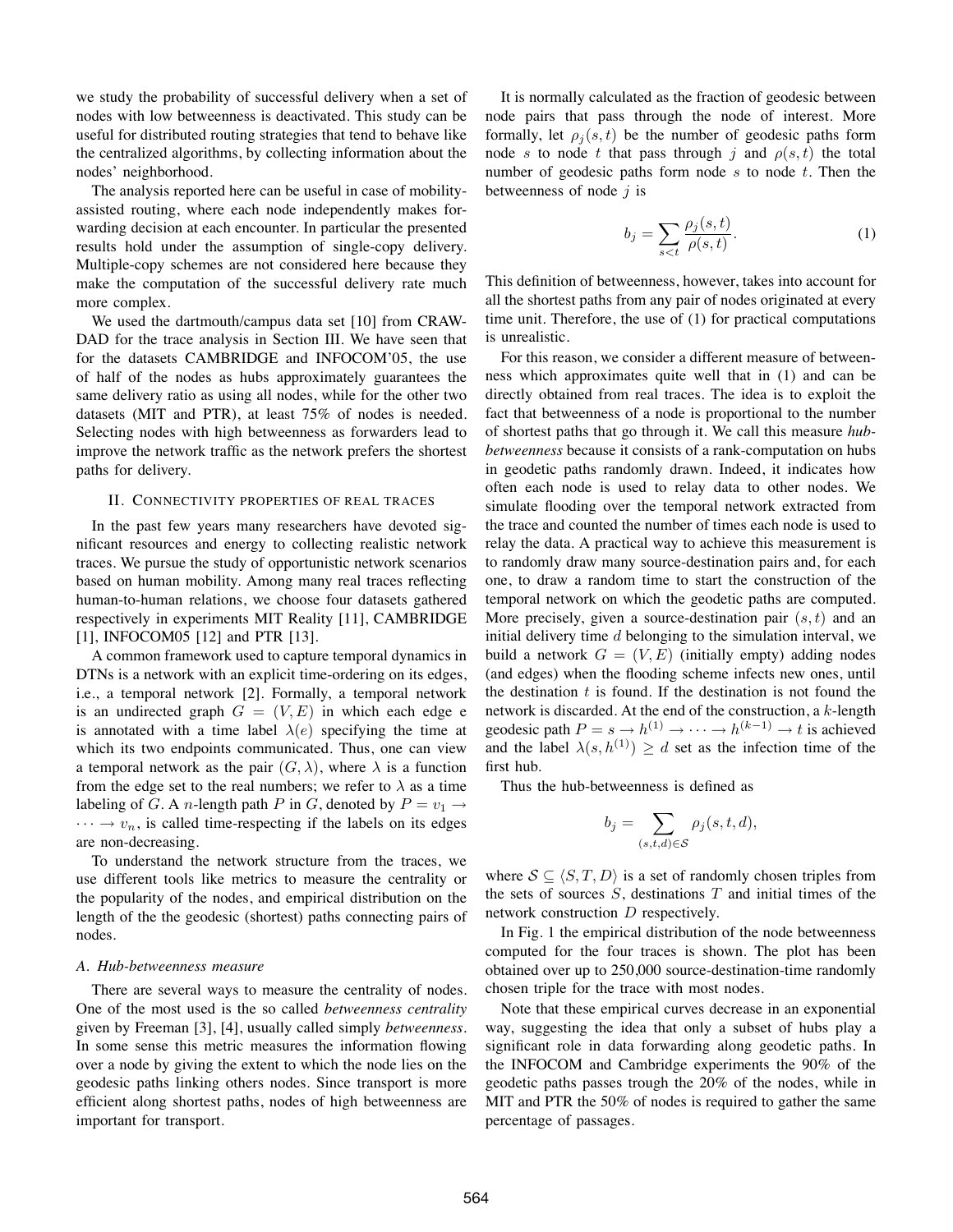

Fig. 1. Hub-betweenness index obtained by MIT, CAMBRIDGE, INFO-COM05 and PTR traces.

#### *B. Shortest paths*

We use the mentioned datasets to explore the geodesic path length in order to characterize the behavioral pattern of a wide class of DTNs based on human-to-human mobility. We found that this length follows a lognormal distribution with various values of the mean  $\mu$  and standard deviation  $\sigma$  parameters obtained via the maximum likelihood method.

In Fig. 2, we show the fitting of the shortest path lengths with a lognormal distribution with parameters given in the previous table. These results stress the fact that despite their often large size, in most networks there is a relative short path between any two nodes. Once again the commonly believed small-world model for explaining human mobility is confirmed by experiments on real traces [9]. Table I reports the shortest path average values and parameter estimate of the lognormal distribution for each dataset.

TABLE I SHORTEST PATH AVERAGE VALUES AND PARAMETER ESTIMATE OF THE LOGNORMAL DISTRIBUTION.

| <b>Trace</b>     | average (std) | $\mu$ |      |
|------------------|---------------|-------|------|
| MIT              | 3.11(1.47)    | 0.79  | 0.53 |
| <b>CAMBRIDGE</b> | 4.02(1.40)    | 1.19  | 0.37 |
| <b>INFOCOM</b>   | 3.02(1.22)    | 0.82  | 0.45 |
| PTR              | 2.58(1.02)    | 0.62  | 0.44 |

#### III. HUB IMPACT ON TRANSMISSION

We have given empirical evidence that hubs have a great impact in the delivery activity when the degree of success is provided by centrality measures like those discussed in the previous section.

The nodes betweenness plotted in Fig. 1 shows that, in all the experiments, the role of different nodes as relay nodes is very disuniform: most of the nodes participate as relay node in few paths, while few other nodes, characterized by the highest betweenness, are likely to participate to most message paths.



Fig. 3. Ecdf plotting of the hub-betweenness index, obtained respectively by MIT, CAMBRIDGE, INFOCOM05 and PTR traces.

This suggests the idea of allowing only the latter nodes to be active for message forwarding: this would greatly reduce the traffic on the network without impacting too much on the delivery rate, as these nodes would nevertheless allow for successful delivery of most messages along their geodesic path.

In this section we want to study the successful delivery rate of the network when only a subset of nodes (with high betweenness) is allowed to forward messages, thus working as hubs, while the other nodes are not active. The analysis can be useful in case of mobility-assisted routing, where each node independently makes forwarding decision at each encounter. These results are particularly significant when the message delivery scheme is single-copy.

When all network nodes are active, we can expect the probability to deliver a message along a geodesic path of length at most  $k$  follows a lognormal distribution:

$$
F(k) = \Phi\left(\frac{\ln k - \mu}{\sigma}\right),\,
$$

where  $\Phi$  is the standard normal cumulative distribution. As said above, we estimated empirically this result by trace fitting (see Fig. 2).

For a given network  $G = (V, E)$  of N nodes with  $V = \{v_1, \ldots, v_N\}$ , let  $Q = \{h_1, \ldots, h_s\}$  be the subset of nodes (hubs) having highest hub-betweenness, with  $s \leq N$ . Let us also suppose that the hubs in  $Q$  are ordered by hub-betweenness in descending order, i.e.,  $b_{h_i} \geq b_{h_{i+1}}$  for  $i = 1, \ldots, s - 1$ , as shown in the curves of Fig. 1.

For a given subset of s nodes  $Q$ , the plots in Fig. 3 represent the normalized cumulated hub-betweenness  $H(s)$ , given by:

$$
H(s) = \frac{\sum_{i=1}^{s} b_i}{\sum_{i=1}^{N} b_i} = \sum_{i=1}^{s} h_i , \quad 1 \le s \le N
$$
 (2)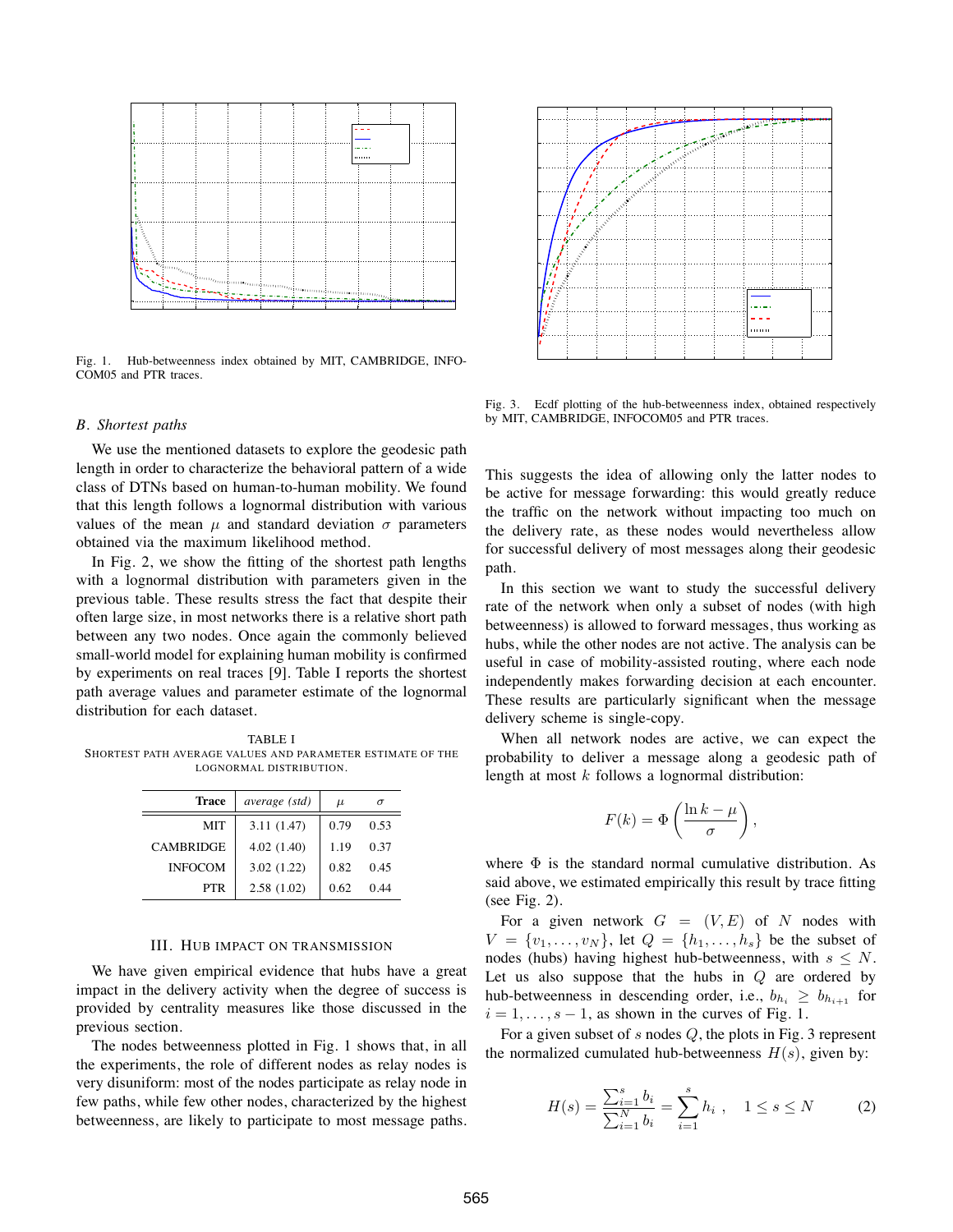

Fig. 2. Fitting the distribution of the shortest path lengths with a lognormal distribution, respectively for MIT, CAMBRIDGE, INFOCOM'05, and PTR traces.

where

being  $h_i$  the normalized hub-betweenness of node *i*:

$$
h_i = \frac{b_i}{\sum_{j=1}^N b_j}.
$$

The function  $H(s)$  can be also interpreted as the probability that a message be forwarded by a relay node (a hub) that belongs to the subset Q. Following this interpretation, we derive the probability that an arbitrary  $k$ -length path belongs to the subset of selected hubs Q.

Let us first consider a path of length 2, that is, a path in which there is only one hub node forwarding the message from the source to the destination node. The probability for the hub node to belong to  $Q$  is then:

$$
p_k(s) = H(s), \qquad k = 2.
$$

For a generic path of length  $k > 2$ , the message is forwarded by  $k - 1$  relay nodes before reaching the destination. In this case, it is necessary to compute the probability that all these forwarders belong to the subset  $Q$  conditioned to the fact that they must be all different, since no repetitions are admitted. Such probability can be then expressed in terms of a composition of non-independent events, as follows:

$$
p_k(s) = H(s) \prod_{i=2}^{k-1} \frac{H(s) - \sum_{j=1}^{i-1} h^{(j)}}{1 - \sum_{j=1}^{i-1} h^{(j)}} \qquad k > 2, \quad (3)
$$

where  $h^{(i)}$  denotes the betweenness of the node placed at the *i*th position along the considered path, as defined in Section II. It is clear from equation (3) that this probability depends on the path, that is, on the specific position taken by relay node  $i$  along the path. Since this probability is not easy to compute because it is given by the the product of a nonpolynomial number of terms, it would be of practical interest to provide a lower bound easy (linear number of terms in path length) to compute. This can be achieved by considering the worst case, corresponding to the choice of hub with the highest betweenness as first relay node, the second-highest betweenness for the second hop, and so on. This would mean,

in our expressions, that  $\hat{h}_i = h_i$  for all  $i = 1, \ldots, k - 1$ . This provides a lower bound for  $p_k(s)$ :

$$
p_k(s) > H(s) \prod_{i=2}^{k-1} \frac{H(s) - \sum_{j=1}^{i-1} h_i}{1 - \sum_{j=1}^{i-1} h_i}
$$
  
= 
$$
H(s) \prod_{i=2}^{k-1} \frac{H(s) - H(i-1)}{1 - H(i-1)}, \quad k > 2.
$$
 (4)

Equation (4) expresses a lower bound for the probability of delivery along a minimum path of length  $k$ , in a network in which only the s nodes characterized by the highest betweenness are allowed to work as hub relaying messages: for s hub nodes, the probability of delivery (corresponding to the successful delivery rate) along a path of length at most  $k$ is:

$$
\mathcal{L}(\mathcal{A}) = \mathcal{L}(\mathcal{A})
$$

$$
P_k(s) = \sum_{i=1}^k p_i(s).
$$

 $\mathcal{D}_s(k) = P_k(s)F(k)$  (5)

We have employed equation  $(5)$  to estimate the successful delivery rate in the four considered experiments. For different percentages of the total amount of nodes, the cumulated betweenness  $H(s)$  is extracted from the curves of Fig. 3, as reported in Table II. For each experiment (*MIT, INFOCOM'05, Cambridge, PTR*) the estimated delivery rate is compared to the lower bound of the delivery rate obtained from equation (5), for the different percentages of active hub nodes reported in Table II. The graphs of these comparisons are reported in Fig. 4.

In particular, it can be seen that for CAMBRIDGE and INFOCOM'05 the use of half of the nodes as hubs still guarantees the same delivery ratio as using all nodes. The same does not hold for MIT and PTR. It can be also noticed that, for values of  $k$  (geodesic length) greater than the average length (see Table I), the probability does not change significantly. This indicates that long paths do not significantly contribute to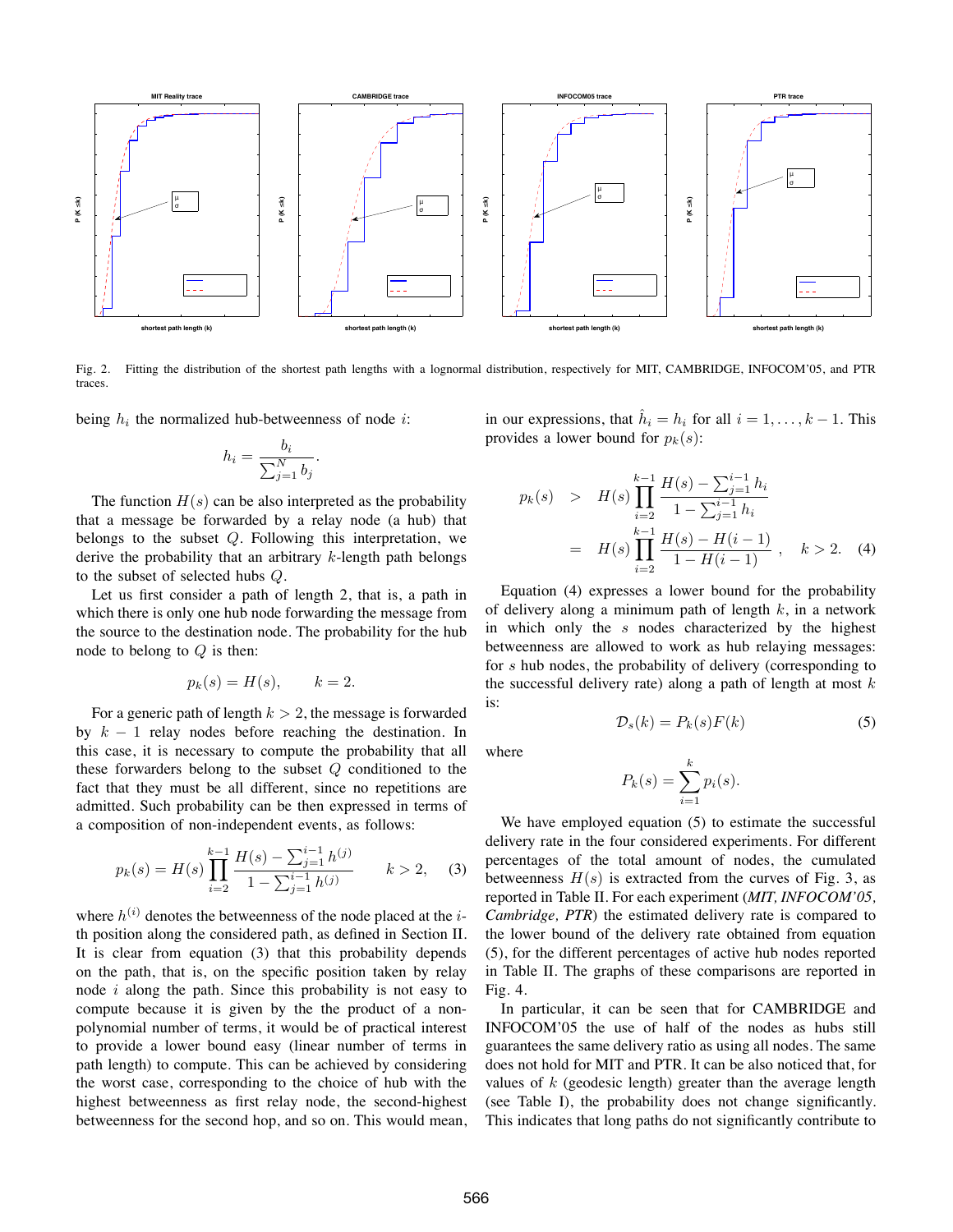

Fig. 4. Successful delivery rate along paths of length  $l \leq k$ , obtained using different percentages of nodes as relay nodes (hubs), for the four considered experiments (*MIT Reality, Cambridge, INFOCOM'05,* and *PTR*).

TABLE II CUMULATED BETWEENNESS  $H(s)$  obtained from different PERCENTAGES OF RELAY NODES (SELECTING THOSE WITH THE HIGHEST BETWEENNESS), FOR THE DIFFERENT EXPERIMENTS.

| Trace            | Percentage of nodes |       |       |
|------------------|---------------------|-------|-------|
|                  | $12.5\%$            | 25 %  | 50 %  |
| <b>CAMBRIDGE</b> | 776%                | 91.9% | 99.0% |
| <b>INFOCOM</b>   | 62.0 %              | 89.1% | 99.6% |
| MIT              | 53.7 $\%$           | 70.1% | 88.9% |
| PTR              | 39 0 $%$            | 58.9% | 85.6% |

successful delivery, suggesting the idea to take the path length into account in routing strategies. Finally, it is interesting to note that, for large k, the  $12.5\%$  of hubs provide a successful delivery rate of approximately 50% in all the considered experiments.

#### IV. CONCLUSION AND FUTURE WORK

In this work we have derived the probability of successful delivery in opportunistic networks in which only a subset of nodes works as message hub. We obtained these results starting by combining distribution of the shortest path length and measures of node centrality on human mobility traces. The results show the trade-off between the number of nodes used as relays during transmissions and the successful delivery rate.

This initial study shows that in such networks, when only a small portion of the population with high betweeness is enabled as forwarders, the success ratio of message forwarding remains high. However, we did not consider how the geodesic path length distribution actually changes when only a fixed subset of hubs is active. This further work can be done only experimentally, due to the difficulties to derive analytical results. Moreover, we are interested in extending this study to multiple-copy routing strategies.